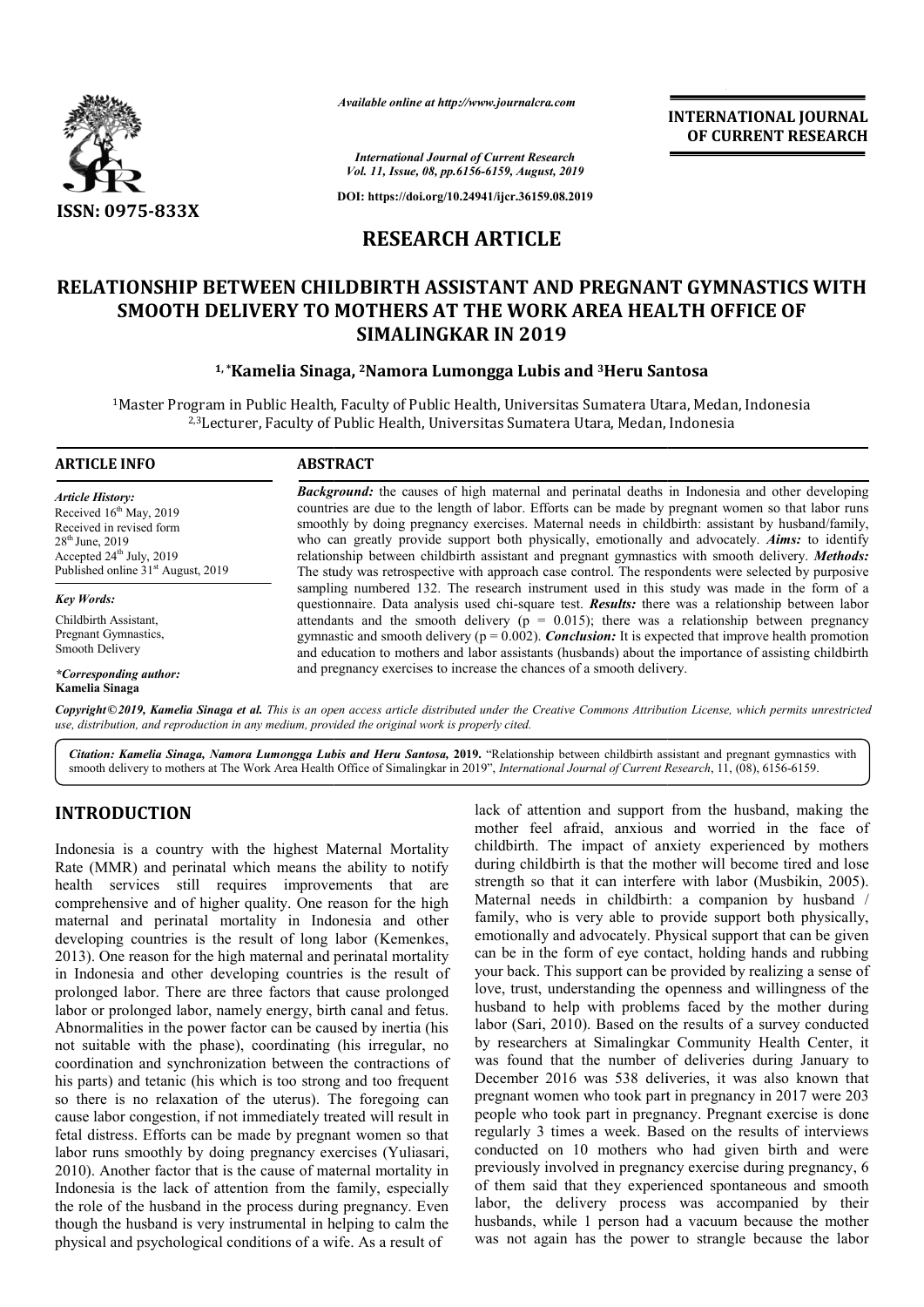process is long and tiring and the baby's head is on the birth canal and 3 people give birth by caesarean section because the mother feels tense and worried that the labor process lasts a long time and does not progress so the mother has to undergo surgery. Mothers who experience a caesarean delivery process due to labor takes a long time because of irregular uterine contractions and non-progressive labor so that maternal stress increases and fatigue so labor must go through a cesarean section. Based on the description above, the researcher was interested in conducting a study on "Relationship between Childbirth Assistance and Pregnant Gymnastics with Smooth Delivery to Mothers in the Simalingkar Community Health Center Working Area in 2019".

### **METHODS**

The study was retrospective with approach case control from February to April 2019. The respondents were selected by purposive sampling numbered 132 consisting of 44 respondents in the case group and 88 respondents in the control group. Inclusion criteria for case group: 1) age of mother giving birth 20-35 years; 2) the last spontaneous vaginal delivery with a gestational age of 37-42 weeks; 3) multigravida history in the last pregnancy; 4) the condition of pregnancy at the time of delivery is good (no abnormalities such as placenta previa, solutio placenta or hydramnios); 5) maternal condition prior to delivery (not having preeclampsia or eclampsia, diabetes mellitus, heart disease, hypertension; 6) there is no complication of pregnancy such as bleeding, pregnancy with location abnormalities, a history of a single pregnancy; 7) delivery time in the last pregnancy> 24 hours; and 8) willing to participate in research.

Inclusion criteria for control group:

1) age of maternal pregnancy with a history of gymnastics pregnant 20 weeks: 2) the last spontaneous vaginal delivery with a gestational age of 37-42 weeks; 3) the condition of the mother at the time of delivery is good (no abnormalities such as placenta previa, solutio placenta or hydramnios); 4) the condition of the mother at the time of delivery is good (not experiencing preeclampsia or eclampsia, diabetes mellitus, heart disease, hypertension; 5) there is no complication of pregnancy such as bleeding, pregnancy with location abnormalities, history of a single pregnancy; and 6) willing to participate in research. The research instrument used in this study was made in the form of a questionnaire. Data analysis used chi-square test.

#### **RESULTS**

Based on the distribution of the characteristics of respondents in the Simalingkar Community Health Center Working Area most respondents had ages in the range of 26-30 as many as 56 people (42.4%), most education at the senior high school level 75 people (56.8%), most work as housewives as many as 88 people (66.7%), and most number of children had a total of 73  $(55.3\%)$ .

Based on the results of the study, it was found that more mothers received good childbirth assistance in the amount of 78 people (59.1%) and fewer mothers obtained less maternity assistance as many as 54 people (40.9%).

| Table 1. Distribution of Characteristics of Respondents in |
|------------------------------------------------------------|
| Simalingkar Health Center Working Areas in 2019            |

| <b>Characteristics</b> | <b>Frequency</b> | $\frac{0}{0}$ |
|------------------------|------------------|---------------|
| Ages                   |                  |               |
| $\cdot$ 20-25 years    | 36               | 27.3          |
| $\cdot$ 26-30 years    | 56               | 42.4          |
| $\cdot$ 31-35 years    | 40               | 31.3          |
| <b>Education</b>       |                  |               |
| • Elementary school    | 17               | 12.9          |
| • Junior high school   | 20               | 15.2          |
| • Senior high school   | 75               | 56.8          |
| • Diploma 3            | 9                | 6.8           |
| • Bachelor             | 11               | 8.3           |
| Work                   |                  |               |
| • Housewives           | 88               | 66.7          |
| • Private employees    | 13               | 12.1          |
| • Civil officer        | 11               | 8.3           |
| • Entrepreneur         | 17               | 12.9          |
| Number of children     |                  |               |
| $\cdot$ One            | 73               | 55.3          |
| Two                    | 46               | 34.8          |
| Three                  | 13               | 9.8           |

**Table 2. Frequency Distribution of Delivery Assistants in the Simalingkar Community Health Center Working Area in 2019**

| <b>Childbirth assistant</b> | <b>Frequency</b> | $\frac{0}{0}$ |
|-----------------------------|------------------|---------------|
| Good assistant              |                  | 59.1          |
| Less assistant              | 54               | 40.9          |
| Amount                      | 132              | 100.0         |

Based on the results of the study it was found that more mothers who were inactive participating in pregnancy gymnastic many as 77 people (58.3%) and fewer mothers who were active participating in pregnancy gymnastic as many as 55 people (41.7%).

**Table 3. Frequency Distribution of Pregnancy Gymnastic in Simalingkar Health Center Working Area in 2019**

| Pregnancy gymnastic | Frequency | $\frac{6}{9}$ |  |
|---------------------|-----------|---------------|--|
| Active              |           | 41.           |  |
| Inactive            |           | 58.3          |  |
| Amount              | ່າງ       | 100.0         |  |

Based on the previously determined sample in this study, more groups experienced not-smooth delivery, namely as many as 88 people (66.7%) and fewer mothers who experienced smooth delivery as many as 44 people (33.3%).

**Table 4. Frequency Distribution of Smooth Delivery in Simalingkar Community Health Center Working Area in 2019**

| <b>Smooth delivery</b> | Frequency | $\frac{6}{10}$ |
|------------------------|-----------|----------------|
| Smooth                 | 44        | 33.3           |
| Not smooth             | 88        | 66.7           |
| Amount                 | 120       | 100 0          |

Based on the analysis of the relationship between the assistance of childbirth with the smooth delivery, it is known that from 78 respondents with good delivery assistance, there were as many as 33 people (42.3%) and those who did not have smooth deliveries as many as 45 people (57.7%). While from 54 respondents with less birth attendants who experienced smooth labor there were as many as 11 people (20.4%) and there were 43 not smooth deliveries (79.6%). The results of the statistical test with chi-square showed that there was a relationship between labor attendants and the smooth delivery ( $p = 0.015$ ). The results of cross tabulation analysis obtained an Odds ratio of 2,867 with Confidence Interval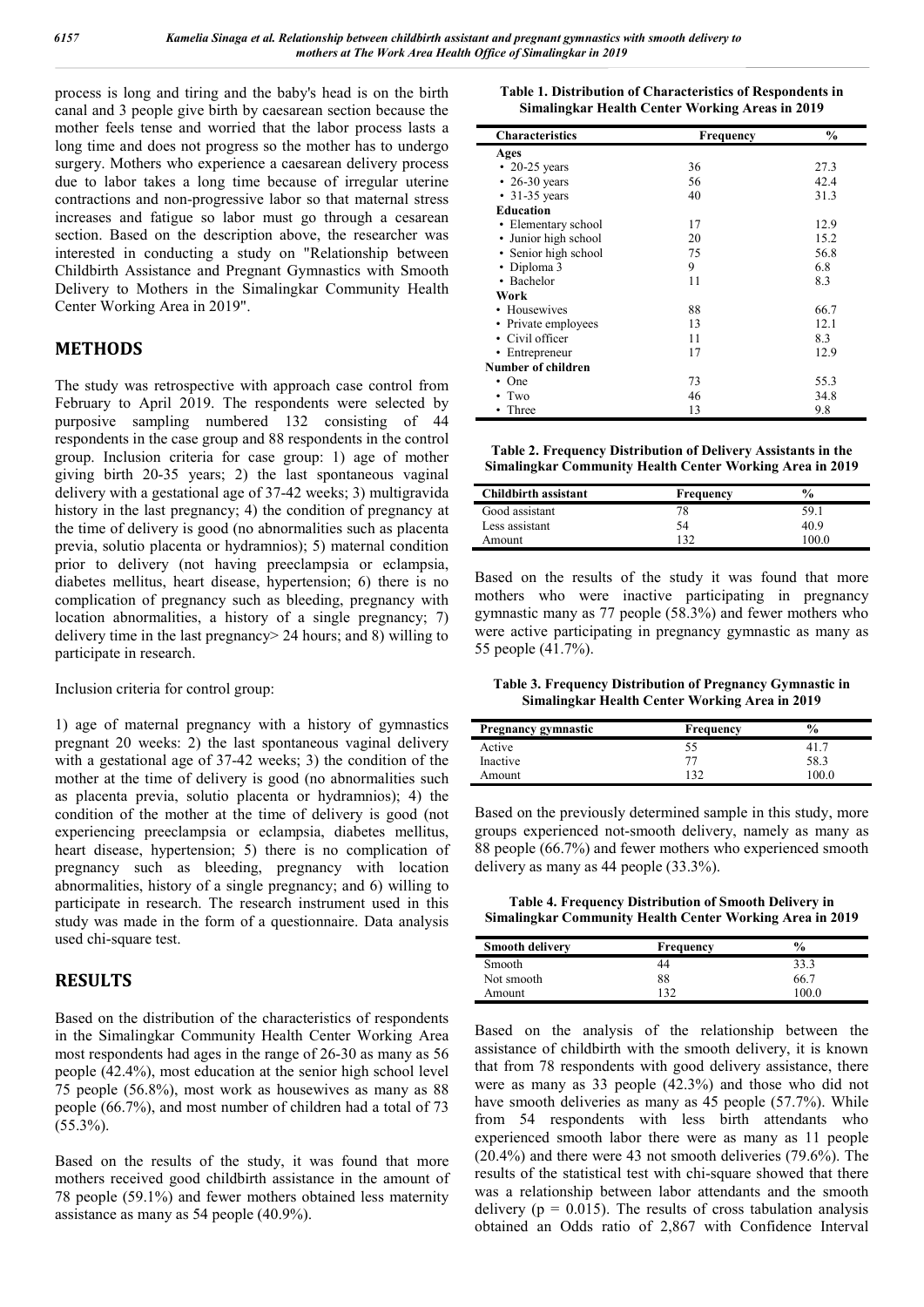1,288-6,381 meaning that mothers who received good maternity care had a chance of having 2.8 times having a smooth delivery compared to getting good labor assistance.

**Table 5. Cross Tabulation of Assistance in Delivery with Smooth Delivery in Simalingkar Community Health Center Working Area in 2019**

| <b>Childbirth</b><br>assistant |               | <b>Smooth delivery</b> |            |               | ОR<br>$(95\% \text{ CI})$ |               |       |                   |
|--------------------------------|---------------|------------------------|------------|---------------|---------------------------|---------------|-------|-------------------|
|                                | <b>Smooth</b> |                        | Not smooth |               |                           | Total         |       |                   |
|                                |               | $\frac{0}{0}$          |            | $\frac{0}{2}$ |                           | $\frac{9}{6}$ |       |                   |
| Good                           | 33            | 423                    | 45         | 57.7          | 78                        | 100.0         | 0.015 | 2.867             |
| Less                           |               | 20.4                   | 43         | 79.6          | 54                        | 100.0         |       | $(1.288 - 6.381)$ |

Based on the results of the analysis of the pregnancy gymnastic with the smooth delivery, it is known that of the 55 respondents who actively participated in pregnancy gymnastic, there were 27 people (49.1%) and those who did not have smooth deliveries there were 28 people (50.9%). While from 77 respondents who actively participated in pregnancy gymnastic, there were as many as 17 people (22.1%) who had smooth deliveries and 60 people (77.9%) who did not have smooth deliveries. The results of the statistical test with chisquare showed that there was a relationship between pregnancy gymnastic and smooth delivery ( $p = 0.002$ ). The results of cross tabulation analysis obtained an Odds ratio of 3.403 with Confidence Interval of 1,600-7,238, meaning that mothers who actively participated in pregnancy exercise had a 3.4 times chance of having a smooth delivery compared to women who actively participated in pregnancy gymnastic.

**Table 6. Cross Tabulation of Pregnant Gymnastics with Smooth Delivery in Simalingkar Community Health Center Working Area in 2019**

|                       |                      | Smooth delivery |               |    |               |                                  |                   |
|-----------------------|----------------------|-----------------|---------------|----|---------------|----------------------------------|-------------------|
| Pregnant<br>gymnastic | Smooth<br>Not smooth |                 | Total         |    |               | <b>OR</b><br>$(95\% \text{ CI})$ |                   |
|                       | $\%$                 |                 | $\frac{0}{0}$ |    | $\frac{0}{0}$ |                                  |                   |
| Active                | 49.1                 | 28              | 50.9          | 55 | 100.0         | 0.002                            | 3.403             |
| Inactive              |                      | 60              | 779           |    | 100.0         |                                  | $(1.600 - 7.238)$ |

#### **DISCUSSION**

Childbirth is a process of spending months of conception (fetus and placenta) or can live outside the womb through the birth canal or through another road, with help or without assistance (own strength) (Sulistyowati, 2010). By age, labor is influenced by three factors, namely passage (birth canal), passanger (fetus), power (strength). Childbirth can run normally (Euthocia) if all three factors are met properly. In addition there are other factors that influence labor, namely psychological and helper (Rohani, 2011). Mothers who first undergo labor will be afraid, anxious, worried, resulting in an increase in pain during labor and can interfere with the way the labor is not smooth (Yulianti, 2014). So that in a labor a wife needs physical and psychological support in order to relieve the psychological condition of an unstable mother, the role of the husband is needed during labor.

In this study there are two important factors studied related to the smooth delivery of labor, namely the delivery assistant and pregnant gymnastics (Yulianti, 2014). The role of assistance or husband when his wife gives birth is to provide support in the form of assistance during the labor process, so that it can facilitate the delivery process, provide a feeling of comfort, enthusiasm, increased mother's confidence, and reduce medical action. The support of a husband during labor is a source of strength that cannot be provided by health workers. Husband's support is in the form of strengthening, giving wife morale both morally and materially such as providing physical, psychological, emotional, information, valuation and financial or financial support (Marmi, 2012). In addition to providing support and assistance for the role of a husband during labor, including making decisions about the place of delivery / place of birth delivery, preparing transportation to get to the right delivery and also the most important thing is knowing the complications during pregnancy and childbirth (Smith, 2017).

The role of the assistance in the labor process is often ignored, one of them is due to factors of customs and hospital policies that are less supportive (Smith, 2017). Labor is a stressful situation, a mother needs strong support, one of which is support from a husband. This was shown in a research journal about the experience of mothers accompanied by their husbands during labor. The benefits of the presence of the husband during labor according to the mother's perception that the husband can provide a feeling of calm and strengthen psychological mother because the husband is considered able to provide support and enthusiasm, increase the emotional closeness of husband and wife because the husband witnessed the mother's struggle to bear their baby, husband always when needed , the mother feels comfortable and there is more energy when the husband accompanies. Mothers feel not alone when giving birth because there are those who accompany, provide support and give enthusiasm (Astuti *et al.,* 2012). Pregnant gymnastics is an exercise program for healthy pregnant women to prepare the physical condition of the mother by maintaining the condition of the muscles and joints that play a role in the labor process, as well as preparing the psychological condition of the mother, especially to foster confidence in facing labor.

Pregnant exercise benefits the trained biomotor muscle components, and can also increase cardiorespiratory endurance by increasing oxygen consumption (Saifuddin, 2016). Hamilton (2015) explains that pregnancy exercise will provide a product of pregnancy or a better labor outcome, compared to pregnant women who do not do pregnancy exercises during pregnancy. Pregnant gymnastics can reduce stress in the midst of birth, reduce pain during labor, babies born have a normal body weight, and can reduce the risk of preeclampsia. Varney (2016) explains some of the benefits of pregnancy gymnastics for pregnancy with a decrease in heart rate, umbilical cord and meconium abnormalities, decreased energy use, reduced pain, and improved fetal Apgar and psychomotor scores. Effective pregnancy exercise is carried out starting at 22 weeks' gestation 1 time a week until before delivery. Pregnancy exercise that is given regularly is a help that cannot be ignored as well as pregnancy hygiene.

#### **Conclusion**

There was a relationship between maternal companion and smooth delivery ( $p = 0.015$ ) with an Odds ratio of 2.867, which meant that mothers who received good maternity care had a 2.8 chance of having a smooth delivery compared to getting good labor assistance. There was a relationship between pregnancy exercise and smooth delivery ( $p = 0.002$ ) with an Odds ratio of 3.403, which means that mothers who actively participate in pregnancy exercise have a chance of 3.4 times having a smooth delivery compared to women who are actively participating in pregnancy exercises.